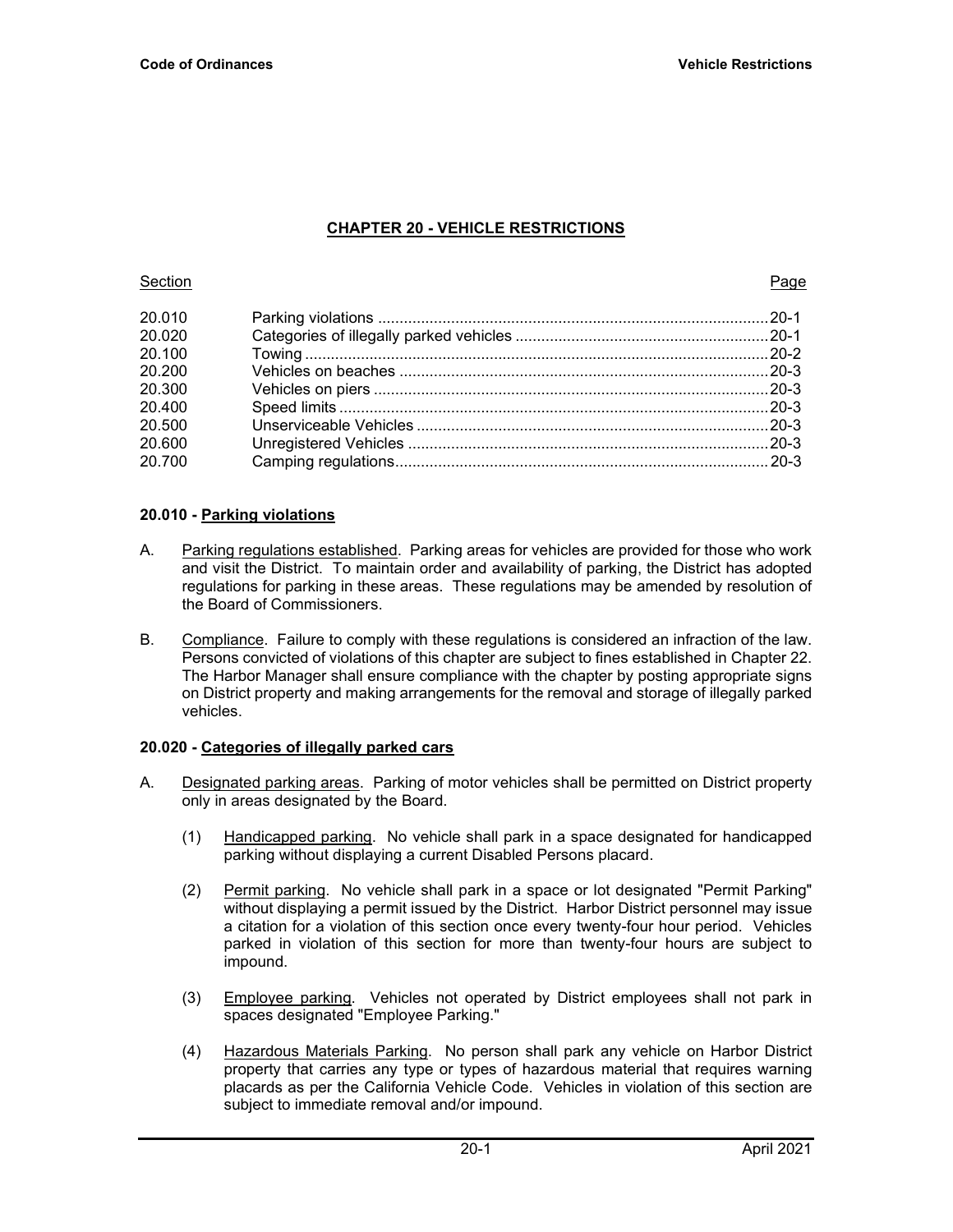## **Chapter Twenty**

- B. Time limits. Parking of motor vehicles in designated parking areas shall not exceed time limits for such areas as specified by the Board. No person shall leave any vehicle parked in one location within the Harbor District overnight (as defined in Chapter 1.100 definitions) with the exception of the following exemptions:
	- (1) Port San Luis Commercial Fishermen (as defined in Chapter 1.100 definitions) a permit may be issued allowing unlimited overnight parking for one designated vehicle in Harford Landing Parking lot. The permit must be displayed in the vehicle, is not transferable and once the permit is issued to the Commercial Fisherman, it will not need to be renewed. The permit is designated for parking versus storage of vehicles. This exemption will not be for a designated parking space nor will guarantee a parking space. The overnight parking permit does not allow for parking free of charge in a designated parking fee-based space, nor does it allow violation of any other District, County, or State regulations.
	- (2) District Lessees a permit may be issued allowing unlimited overnight parking for one designated vehicle in Harford Landing Parking lot. The permit must be displayed in the vehicle, is not transferable and once the permit is issued to the Lessee, it will not need to be renewed for the term of the lease. The permit is designated for parking versus storage of a vehicle. The exemption will not include a designated and/or guaranteed parking space, but the ability to park a business-related vehicle overnight. The overnight parking permit does not allow for parking free of charge in a designated parking fee-based space, nor does it allow violation of any other District, County or State regulations.
	- (3) Non-PSL Commercial Fishermen / Sport Fishermen / Mooring Patrons / Patrons not able to safely drive their vehicles – a temporary permit may be issued allowing up to 3 days of vehicle parking in Harford Landing Parking Lot. The overnight parking permit does not allow for parking free of charge in a designated parking fee-based space, nor does it allow violation of any other District, County or State regulations.
	- (4) Live-Aboard Permit Holders patrons that have current live-aboard permits with the District will be issued an overnight permit pursuant to Port San Luis Code of Ordinances, Chapter 16, Section 16.470. The overnight parking permit does not allow for parking free of charge in a designated parking fee-based space, nor does it allow violation of any other District, County or State regulations.

No person or business may be issued or in possession of more than one unlimited overnight parking permit. No person/vehicle may be issued a 3-day temporary overnight parking permit more often than once a week, verified by vehicle license plate number. For the purposes of this Code section, a week is any period of time commencing on Sunday and continuing thru the following Saturday.

- C. Fire lanes and red zones. No vehicle shall park within or alongside any fire lane or red zone as designated by the Board.
- D. Other categories. No vehicle shall be parked in such a manner as to impede other vehicles, or park in violation of any posted parking designation.
	- (1) Vessel Trailers. No vessel or utility trailers shall be parked in the Harford Land Area Parking lot unattached to an operational towing vehicle.
	- (2) Loading Zones. Loading zones are for active loading and unloading only. Vehicles must be attended at all times.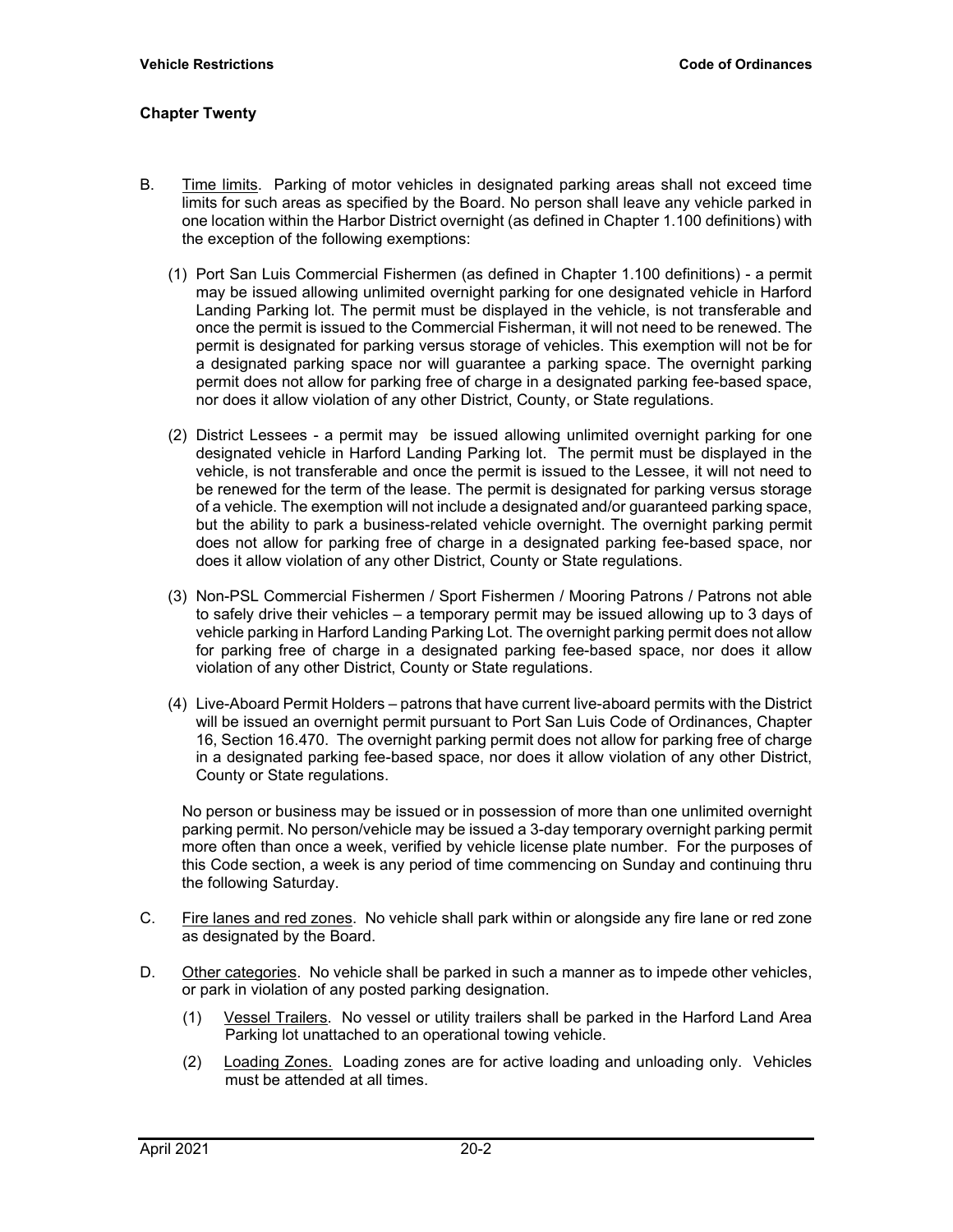#### **Chapter Twenty**

## **20.100 - Towing**

Illegally parked vehicles will be towed at the owner's expense in the manner prescribed by law. No vehicle shall be towed without the permission of Harbor Management. The District may enter into an agreement with a private towing company to remove such vehicles.

### **20.200 - Vehicles on beaches**

Operation of vehicles on District beaches is limited to those vehicles used to launch or retrieve a vessel from the shore unless another use is specifically authorized by the Harbor Manager. Vehicles launching or retrieving vessels are permitted only at designated locations and shall return to the county road or appropriate parking or storage area immediately after launch or retrieval.

### **20.300 - Vehicles on piers**

Motor vehicles may be operated on the piers for the purpose of transporting freight or passengers or while performing duties requiring the use of a vehicle. Short-term parking may be permitted in areas specifically designated and marked for such purpose. The owner or operator of a vehicle on a District pier shall be responsible for that vehicle, including its removal at the owner's expense. Any person who violates this rule will be denied future vehicular access to a District pier unless specifically authorized by the Harbor Manager.

## **20.400 - Speed limits**

Any person operating a motor vehicle upon a wharf, bridge or roadway in the District shall drive no faster than is safe and reasonable given the traffic level, road surface, and use of roadway, and shall not exceed the following speed limits:

- A. Five miles per hour on a wharf, pier or bridge.
- B. Fifteen miles per hour on District roads.
- C. Five miles per hour on a District beaches.

### **20.500 – Unserviceable Vehicles**

No person shall park or leave, or cause to be left, any vehicle that is not in a serviceable condition without Harbor District permission. For this section, serviceable shall mean readily driveable with a functioning motor and all tires in place and inflated.

### **20.600 – Unregistered Vehicles**

No person shall drive or park on any Harbor District property any vehicle that is not currently licensed by this state, another state or a foreign jurisdiction.

## **20.700 – Camping Regulation**

- A. No person shall camp within the Harbor District without a valid, unexpired, unrevoked permit thereof. The Harbor District may, at any time, revoke the camping permit of any person if the campsite occupied by such person is not maintained by him/her in a reasonably clean, sanitary, and attractive manner.
- B. No person shall camp within the Harbor District except within designated camping areas.